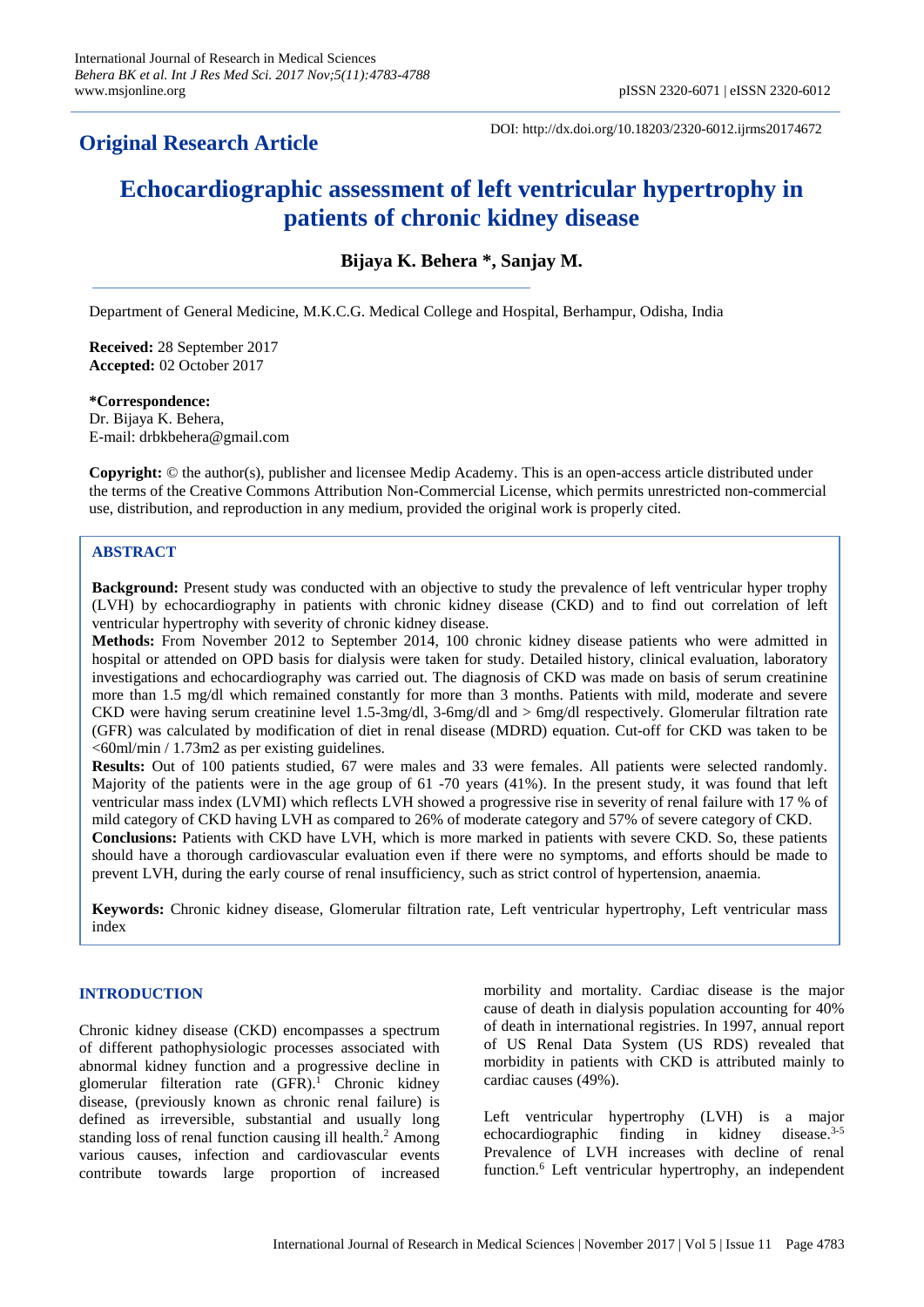predictor of survival, present approximately 70% of patients at the initiation of dialysis. There is scanty information on the prevalence of left ventricular hypertrophy and nature of LVH in patients with CKD. Objective of the present study was to estimate the prevalence of LVH by echocardiography in patients with CKD and to find out correlation of LVH with severity of CKD.

#### **METHODS**

The present study was conducted from November 2012 to September 2014 in the department of General Medicine, M.K.C.G. Medical College Hospital, Berhampur, Odisha, India. Descriptive study was design, with a sample size of 100. The work was carried out after approval from the Institutional Ethics Committee of M.K.C.G. Medical College Hospital, Berhampur, Odisha. The data for this study was collected from 100 CKD patients fulfilling the inclusion /exclusion criteria admitted in M.K.C.G. Medical College Hospital, Berhampur and patients on dialysis attending on OPD basis using a proforma specially designed for the study.

#### *Statistical analysis*

Descriptive statistical analysis of data like frequency and percentages were used for categorical variables. Mean and standard deviation were used for describing continuous variables. Inferential statistical tools like chisquare test and student's t-test were used. P-value of <0.05 was considered statistically significant.

#### *Inclusion criteria*

Patients with mild, moderate and severe chronic kidney disease attending the hospital and patients on dialysis.

- Mild CKD patients with serum creatinine (1.5-3mg/dl),
- Moderate CKD patients with serum creatinine (3- 6mg/dl),
- Severe CKD patients with serum creatinine  $(>\,6$ mg/dl).

Underlying causes of CKD include diabetic nephropathy, hypertensive nephropathy, chronic glomerulonephritis, chronic tubulointerstitial disease, autosomal dominant polycystic kidney disease.

#### *Exclusion criteria*

- Patients with other cardiac disorders, such as valvular heart disease, congenital heart disease,
- Patients with poor echo window methods of sample collection.

#### *Investigations*

- Complete hemogram,
- Renal function test,
- Liver function test,
- Urine analysis and culture,
- Renal ultrasound.
- Lipid profile,
- Serum electrolytes, serum calcium, serum phosphorous,
- Chest skiagram,
- Electrocardiography-12 lead,
- 2D Echocardiography.

All patients underwent 2-dimensional directed M-mode echocardiography performed in left lateral position. The following measurements were taken into account by Penn convention methods. 2,6,7

- Thickness of interventricular septum (IVSd),
- Thickness of posterior wall in end diastole. (PWd),
- Internal diameter of left ventricle at end diastole (LVIDd).

Left ventricular mass (LVM) and left ventricular mass index (LVMI) were calculated by using ECHO CUBE formula recommented by American Society of Echocardiography.2,6,7

Left ventricular mass  $(LVM) = 0.8$ {[1.04 x  $(LVIDA +$  $IVSd) + PWd$  3-LVIDd3]  $+ 0.6g$ 

Left ventricular mass Index (LVMI)= LVM/Body surface area.

Body surface area calculated by Du Bois formula:

BSA=0.007184xW^0.425xH^0.725

W=weight in kilograms (kgs), H=height in centimeters (cms), Left ventricular hypertrophy is defined in absolute terms: LVMI=more than  $131g/m^2$  in men, LVMI=more than  $100g/m^2$  in women.

Creatinine clearance (Crcl) was calculated according to the formula derived from Cockcroft-Gault equation:

Crcl =  $\{140\text{-age}(years)\}\$  x weight (kgs) for males/Plasma creatinine x 72

Crcl =  $\{140\text{-age} \text{ (years)}\}$  x weight (kgs) for females/Plasma creatinine x 72 x 0.85

*Normal values of creatinine clearance*

- In men 90-139ml/min
- In women  $80-135$ ml/min.<sup>2,6,7</sup>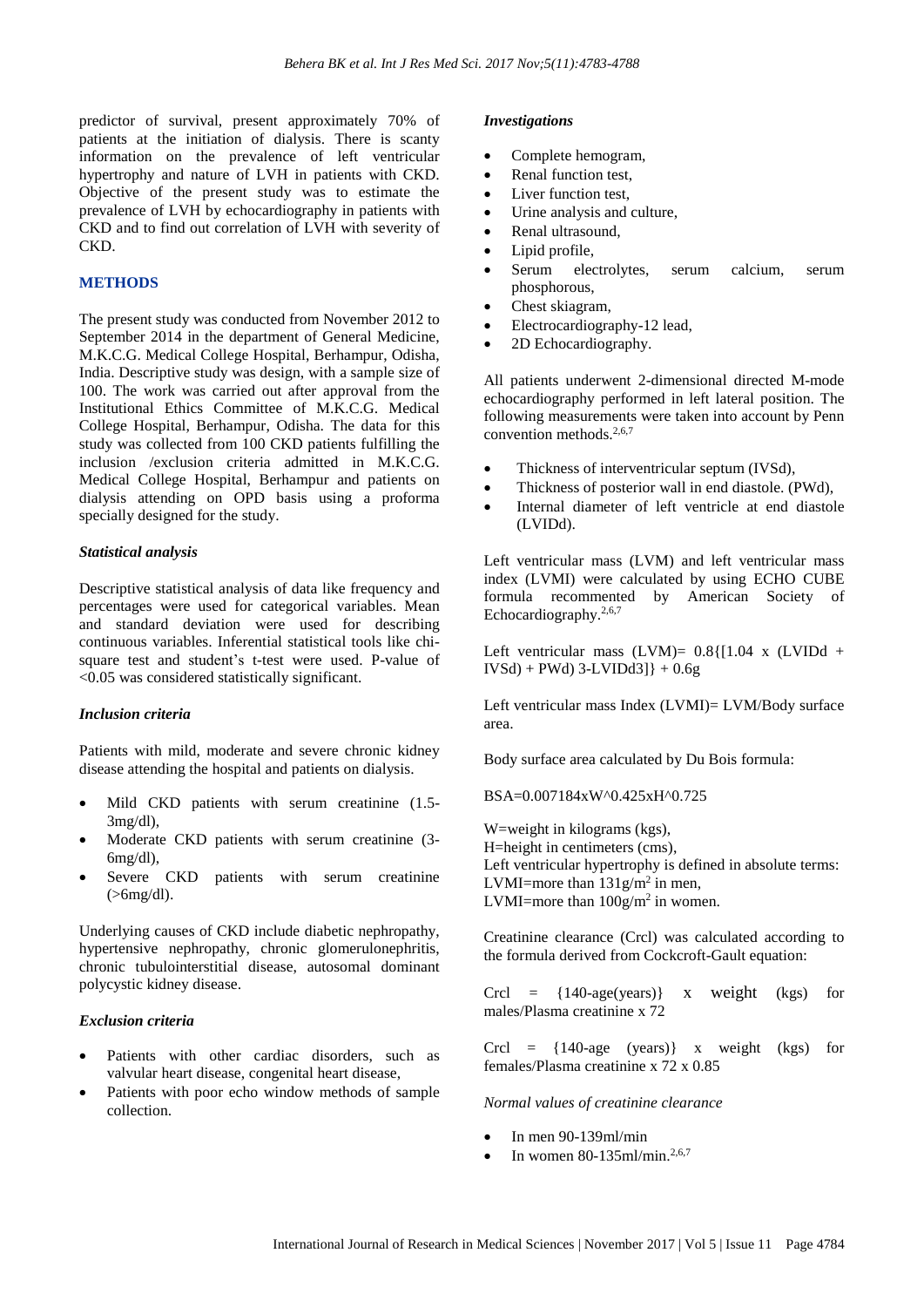### **RESULTS**

Out of 100 patients studied, with an age group of 41 to 80 years, 67% were males and 33% were females.

In the present study, combined diabetes and hypertension was the leading cause of chronic kidney disease (44%), followed by diabetes (39%). Hypertension 13%, adult polycystic kidney disease 2%, chronic glomerulonephritis 1% and obstructive pathology 1% respectively.

The range of serum urea level in the present study was between 50-285mg/dl. The range of serum creatinine level between 1.5-20.8mg/dl. 80% were equally distributed in moderate and severe CKD group (40% each) and remaining 20% in the mild CKD group Crcl <15% was seen in 62% of patients and crcl between 15- 29% was seen in 33% patients.

Out of 100 patients with CKD, 69 patients (69%) had left ventricular hypertrophy and 31 patients (31%) had no signs of left-ventricular hypertrophy.

It was observed that a significant difference was found in mean creatinine clearance between patients with severe CKD and moderate CKD as well as mild CKD  $(p<0.001)$ .

Higher mean creatinine clearance was found in patients with mild CKD followed by moderate and severe CKD respectively.

Higher mean LVIDd was recorded in patients belonging to severe CKD category followed by moderate and mild CKD category. The difference in mean LVIDd between severe and moderate category was found to be statistically significant.  $(p<0.05)$ , but not significant between mild and severe category (p>0.05).

# **Table 1: Age distribution of 100 cases of chronic kidney disease.**

| Age group (years) | <b>Frequency</b> | $\frac{0}{0}$ |
|-------------------|------------------|---------------|
| $41 - 50$         | 17               | 17            |
| $51-60$           | 31               | 31            |
| $61 - 70$         | 41               | 41            |
| 71-80             | 11               | 11            |
| Total             |                  |               |

Table shows, the age variation was from 41 to 80 years. Majority of patients were in the age group of 61-70 years that included 41 patients (41%).

# **Table 2: Gender distribution.**

| <b>Gender</b> | <b>Frequency</b> | 'n |
|---------------|------------------|----|
| Female        | 33               | 33 |
| Male          |                  |    |
| Total         |                  |    |

Table 2 shows, the present study group consisted of 67% males and 33% females.

No statistically significant difference was observed in the mean LVpWd values recorded between the groups (p.0.05).

The mean IVSd was found to be higher in patients belonging to severe CKD category followed by mild and moderate CKD categories.

Statistically significant difference was present between severe and moderate as well as severe and mild categories.

The difference in mean LVM, LVMI between severe and moderate CKD category was found to be statistically significant (p.0.01), but the difference in mean LVM, LVMI between severe, mild and moderate CKD categories was not statistically significant (p.0.05).

#### **Table 3: Etiology of chronic kidney disease.**

| <b>Etiology of chronic kidney</b><br>disease | <b>Frequency</b> | $\frac{0}{0}$ |
|----------------------------------------------|------------------|---------------|
| $Diabetes + hypertension$                    | 44               | 44            |
| Diabetes mellitus                            | 39               | 39            |
| Hypertension                                 | 13               | 13            |
| <b>APKD</b>                                  | 2                |               |
| Chronic glomerulonephritis                   |                  |               |
| Obstructive                                  |                  |               |
| Total                                        |                  |               |

Table 3 shows, combined diabetes and hypertension was the leading cause of chronic kidney disease in 44 patients (44%), followed by diabetes in 39 patients (39%), hypertension in 13 patients (13%), adult polycystic kidney disease (APKD) in 2 patients (2%), chronic glomerulonephritis in 1 patient (1%) and obstructive pathology in 1 patient (1%) respectively.

#### **Table 4: Distribution of serum urea levels in CKD.**

| Level of serum urea (mg/dl) | <b>Frequency</b> | $\frac{6}{10}$ |
|-----------------------------|------------------|----------------|
| 50-100                      | 30               | 30             |
| $101 - 150$                 | 40               | 40             |
| 151-200                     | 26               | 26             |
| >200                        |                  |                |
| Total                       |                  |                |

# **Table 5: distribution of serum creatinine levels in CKD.**

| <b>Level of serum creatinine</b><br>(mg/dl) | Frequency | $\frac{6}{9}$ |
|---------------------------------------------|-----------|---------------|
| $1.5-3$ (mild CKD)                          | 20        | 20            |
| 3-6 (moderate CKD)                          | 40        | 40            |
| $>6$ (severe CKD)                           | 40        | 40            |
| Total                                       | 100       |               |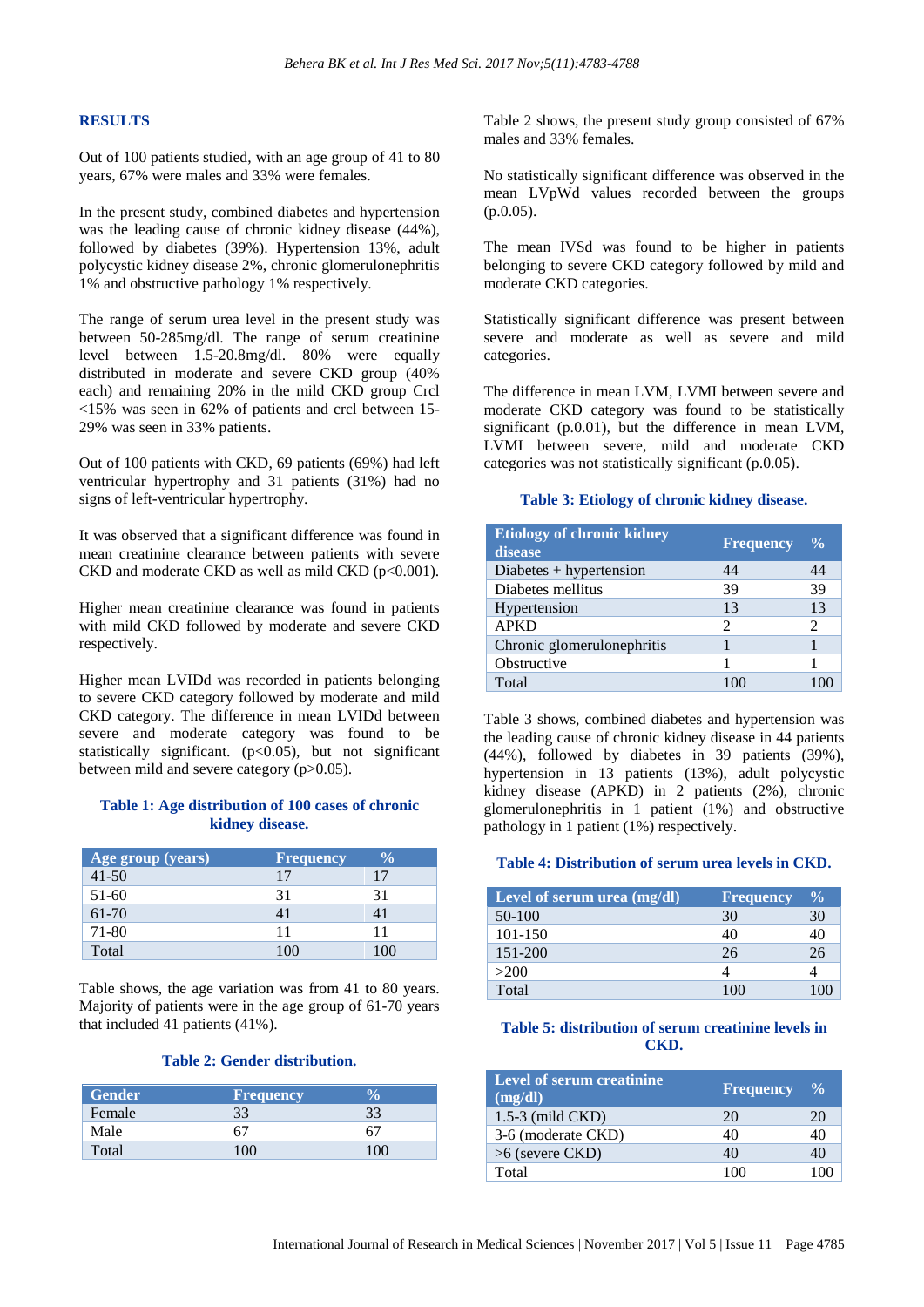Table 4 shows, serum urea level was between 50- 280mg/dl. Maximum number of patients i.e., 40 patients (40%) had serum urea in the range of 101-150mg/dl, followed by 30 patients (30%) had serum urea in the range of 50-100mg/dl.

Table 5 shows, the range of serum creatinine level was between 1.5 to20.8mg/dl. However, 80 patients (80%) were equally distributed in moderate and severe CKD group (i.e., 40% in each group) and remaining 20% were in the mild CKD group.

# **Table 6: Distribution based on creatinine clearance in CKD.**

|                    | <b>Stage</b>                                                             | No. of<br>cases | $\frac{0}{0}$     |
|--------------------|--------------------------------------------------------------------------|-----------------|-------------------|
| Stage1             | (signs of mild kidney)<br>disease with normal or<br>better GFR; GFR>90%) | $\mathbf{0}$    | $\mathbf{\Omega}$ |
| Stage2             | (mild kidney disease)<br>with reduced GFR,<br>GFR60-89%)                 |                 |                   |
| Stage3             | (moderate chronic renal)<br>insufficiency; GFR 30-<br>59%                | 5               | 5                 |
| Stage4             | (severe chronic renal<br>insufficiency; GFR 15-<br>29%                   | 33              | 33                |
| Stage <sub>5</sub> | (end stage renal disease;<br>$GFR < 15\%$ )                              | 62              | 62                |
|                    | Total                                                                    | 100             | 100               |

Table 6 shows, CrCl <15% was seen in 62% of patients and CrCl between 15-29% was seen in 33% of patients.

# **Table 7: Distribution of the levels of haemoglobin.**

| Level of Hb $\%$ (gm $\%$ ) | <b>Frequency</b> | $\frac{0}{0}$ |
|-----------------------------|------------------|---------------|
| $5.1 - 7.0$                 | 19               | 19            |
| $7.1 - 9.0$                 | 50               | 50            |
| $9.1 - 11.0$                | 29               | 29            |
| >11.0                       |                  |               |
| Total                       | 100              | LOO           |

Table 7 shows, majority of the patients, 50 patients (50%) had hemoglobin levels between 7.1-9 gm%, followed by 29 patients (29%) in between 9.1-11gm%.

#### **Table 8: Levels of serum potassium.**

| Level of sr.<br>Potassium mEq/L | <b>Frequency</b> | $\frac{0}{0}$ |
|---------------------------------|------------------|---------------|
| <3                              |                  |               |
| $3.1 - 4.0$                     | 21               | 21            |
| $4.1 - 5.0$                     | 40               | 40            |
| $5.1 - 7.0$                     | 38               | 38            |
| Total                           | 100              | 100           |

Table 8 shows, the range of serum potassium was 2.9-7 mEq/L. In this 40% of patients had serum potassium level between 4.1-5 mEq/L and 1% had levels <3%.

# **Table 9: Levels of serum calcium.**

| Levels of sr. calcium mg/dl | <b>Frequency</b> | $\frac{0}{0}$ |
|-----------------------------|------------------|---------------|
| $6 - 7$                     | 9                |               |
| $7.1 - 8.0$                 | 21               | 21            |
| $8.1 - 9$                   | 38               | 38            |
| $9.1 - 10$                  | 21               | 21            |
| $10.1 - 11$                 | 10               | 10            |
| >11                         |                  |               |
| Total                       |                  |               |

Table 9 shows, the range of serum calcium levels was from 6-11.2mg/dl. In 38 patients (38%) serum calcium levels were between 8.1-9mg/dl.

# **Table 10: Levels of serum phosphorus.**

| Levels of sr. phosphorus mg/dl | <b>Frequency</b> | $\frac{0}{0}$ |
|--------------------------------|------------------|---------------|
| $2 - 4$                        | 19               | 19            |
| $4.1 - 5.0$                    | 46               | 46            |
| $5.1 - 6$                      | 27               | 27            |
| $6.1 - 7$                      |                  |               |
| >7                             |                  |               |
| Total                          |                  |               |

#### **Table 11: Electrocardiographic changes.**

| <b>Particular</b> | <b>Frequency</b> | n    |
|-------------------|------------------|------|
| I VH              | 69               | 69   |
| No LVH            | 31               | 31   |
| Total             | 100.             | 100. |

#### **Table 12: Echocardiographic changes.**

| <b>Echo changes</b> | <b>Frequency</b> |     |
|---------------------|------------------|-----|
| No LVH              |                  | 31  |
| I VH                |                  | 69  |
| Total               |                  | 100 |

# **Table 13: Data comparing with severity of CKD with presence of LVH or not on echo.**

| <b>Severity of</b><br><b>CKD</b> | <b>LVH</b> | $\frac{0}{0}$ | N <sub>0</sub><br><b>LVH</b> | $\frac{0}{0}$ |
|----------------------------------|------------|---------------|------------------------------|---------------|
| Mild CKD                         | 12         | 17%           | Q                            | 29            |
| Moderate<br><b>CKD</b>           | 18         | 26%           | 17                           | 55            |
| Severe CKD                       | 39         | 57%           | 5                            | 16            |
| Total                            | 69         | 100%          | 31                           | 100           |

Table 10 shows, the range of serum phosphorus was between 2.9-7.4 mg/dl. In 46 patients (46%) the serum phosphorus levels were between 4.1-5mg/dl. Table 11 shows, Electrocardiographic abnormalities i.e., left ventricular hypertrophy was seen in 69 patients (69%).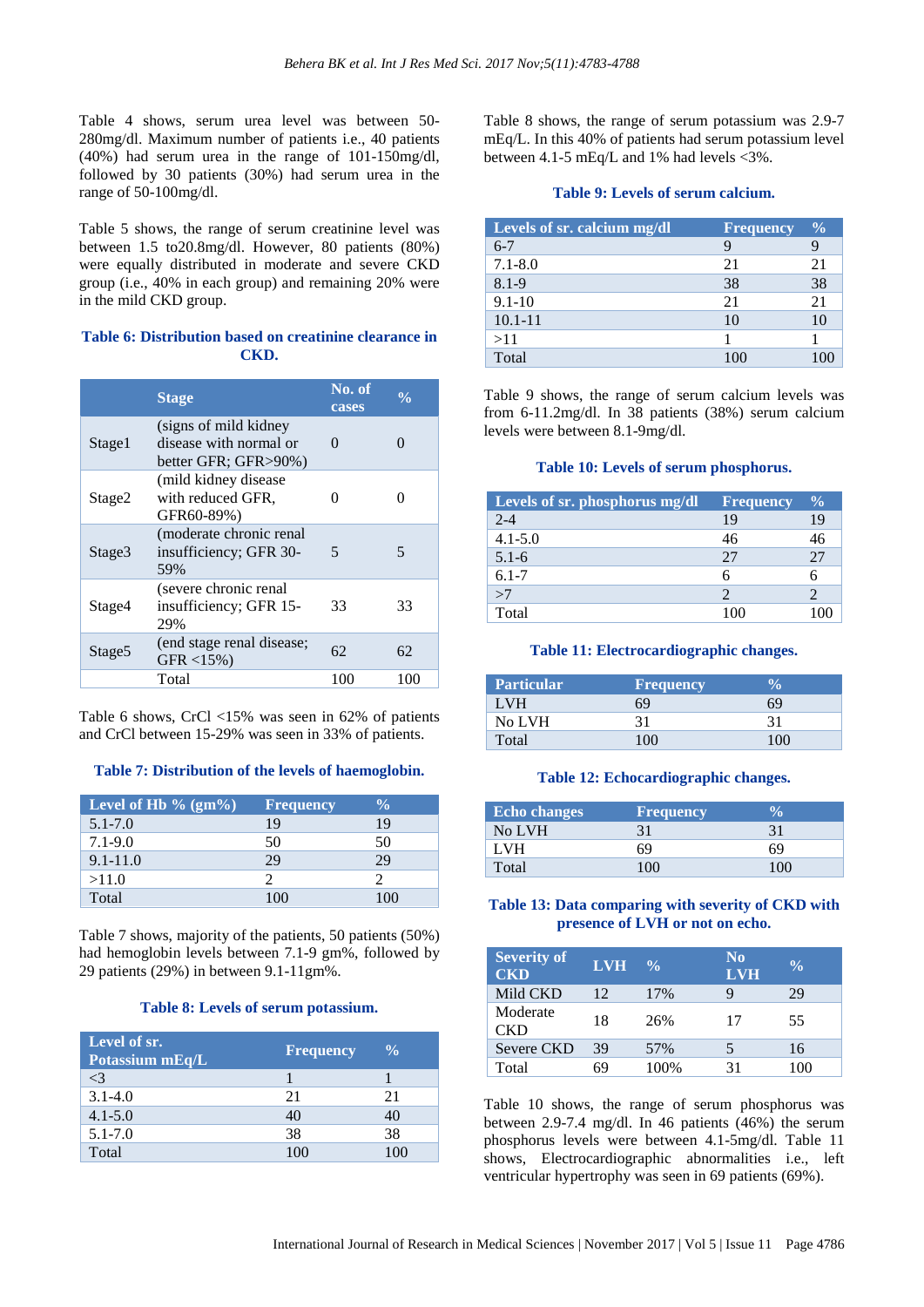Table 12 shows, out of 100 patients with CKD, 69 patients (69%) had left ventricular hypertrophy and 31 patients (31%) had no signs of left ventricular hypertrophy. Table 13 shows, LVH was present in 57%, 26% and 17% in cases of severe, moderate and mild CKD respectively. Table 14 shows, that a significant difference in mean creatinine clearance between patients with severe CKD and moderate CKD as well as mild CKD (p<0.001).

# **Table 14: Analysis based on creatinine clearance.**

| <b>Parameter</b> | Severe (a)      | <b>Moderate</b> (b) | <b>Mild</b> $(c)$ | <b>P-value</b>   |
|------------------|-----------------|---------------------|-------------------|------------------|
| Cr clearance     | $7.90 \pm 2.94$ | $14.93 + 2.34$      | $25.81 + 9.18$    | a ys $b < 0.001$ |
|                  |                 |                     |                   | a vs c $< 0.001$ |
|                  |                 |                     |                   | b vs c $< 0.001$ |

#### **DISCUSSION**

Premature cardiovascular disease is a significant cause of morbidity and mortality among patients with CKD. Four main structural abnormalities of the heart have been described in patients with CKD, LV hypertrophy, expansion of the nonvascular cardiac interstitium leading to inter myocardiocytic fibrosis, changes in vascular architecture, and myocardial calcification. All these promote systolic as well as diastolic dysfunction which leads to symptomatic heart failure, which is a risk factor for premature death.

Echocardiography provides an excellent noninvasive method to delineate details of the anatomy of cardiac cavity, wall dimensions and wall movements.LV hypertrophy is single strongest independent predictor of adverse cardiovascular events. LVH is a major echo cardiographic finding in uremic patients.

In the present study, it was found that LVMI showed a progressive rise with increase in severity of renal failure. This is in concordance with the study done by Dangiri P et al, Agarwal S et al Adeera Levin et al who also found similar trend of LVMI in patients of CKD.<sup>2,6,8</sup>

In the present study, out of 100 patients 69 (69%) patients had left ventricular-hypertrophy on echocardiography which is comparatively similar to study done by Adeera Levin et al (70%), as compared to other studies done by Yashpal et al (15.49%) Chafekar DS et al (17.6%) Parfrey PS et al  $(41\%)$ .<sup>8-11</sup>

Of the 69% of patients with LVH,12 (17.39%) patients were from mild CKD category, 18 (26%) patients were from moderate CKD category and 39 (56.52%) patients were from severe CKD category respectively as compared to 40% of mild and moderate and 97% in severe CKD category as shown by Dangiri P et al and 30% in mild to moderate category and 53.2% in severe category as shown by Agarwal S et al.

# **CONCLUSION**

From the above discussion it is concluded that patients with chronic kidney disease have higher left ventricular mass index (LVMI)and higher prevalence of left ventricular hypertrophy (LVH), and also with respect to category of chronic kidney disease, the LVH prevalence progressively increases with increasing severity of chronic kidney disease.

The high prevalence of left ventricular hypertrophy in these populations on echocardiography implies that these patients require detailed cardiovascular evaluation despite absence of symptoms, and also that various efforts aimed at prevention and control of left ventricular hypertrophy should be started early during the course of renalinsufficiency, such as effective control of hypertension, anemia.

#### *Funding: No funding sources*

*Conflict of interest: None declared Ethical approval: The study was approved by the Institutional Ethics Committee*

#### **REFERENCES**

- 1. Joanne M. Bargman, Karl Skorecki. Chronic Kidney Disease. In: Harrison's principles of Internal Medicine. 19th ed.Mc Graw- Hill Education USA. 2015;2(19):1811.
- 2. Nahas E L and Winerals C G. Chronic renal failure 20.17.1 In: Oxford Textbook of Medicine. DJ Weatherall, et al. Oxford Medical Publications, 1996;3:3294-3306.
- 3. Foley RN, Parfrey PS, Sarnak MJ. Epidemiology of cardiovascular disease in chronic renal disease. JASN. 1998;9(12 Suppl):S16-23.
- 4. Mitsnefes MM, Kimball TR, Kartal J, Witt SA, Glascock BJ, Khoury PR, Daniels SR. Progression of left ventricular hypertrophy in children with early chronic kidney disease: 2-year follow-up study. J Pediatr. 2006;149(5):671-5.
- 5. Malikėnas A, Černiauskienė V, Jakutovič M, Jankauskienė A. Left ventricular geometry in